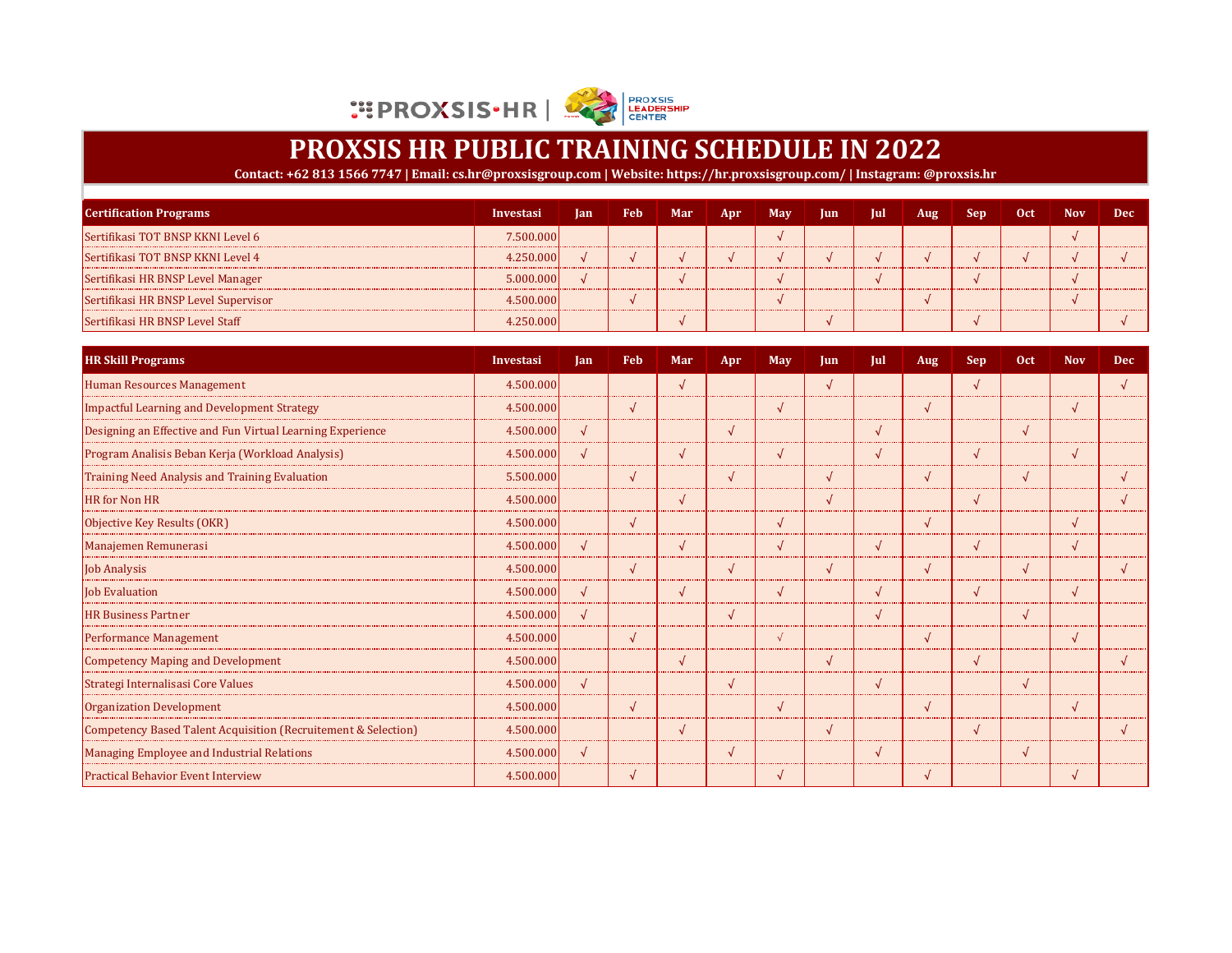

| <b>Soft Skill Programs</b>                        |           |            |     |     |     |     |     |     |            |     |     |            |            |
|---------------------------------------------------|-----------|------------|-----|-----|-----|-----|-----|-----|------------|-----|-----|------------|------------|
| Leadership                                        | Investasi | <b>Jan</b> | Feb | Mar | Apr | Max | Jun | Jul | <b>Aug</b> | Sep | Oct | <b>Nov</b> | <b>Dec</b> |
| <b>Fundamental Leadership</b>                     | 3.500.000 |            |     |     |     |     |     |     |            |     |     |            |            |
| Situational Leadership                            | 3.500.000 |            |     |     |     |     |     |     |            |     |     |            |            |
| Transformational Leadership                       | 3.500.000 |            |     |     |     |     |     |     |            |     |     |            |            |
| Coaching and Mentoring                            | 3.500.000 |            |     |     |     |     |     |     |            |     |     |            |            |
| <b>Change Management</b>                          | 3.500.000 |            |     |     |     |     |     |     |            |     |     |            |            |
| <b>Effective Supervisory Skill</b>                | 3.500.000 |            |     |     |     |     |     |     |            |     |     |            |            |
| Business Acumen: Marketing, Operation and Support | 3.500.000 |            |     |     |     |     |     |     |            |     |     |            |            |
| Self Leadership - Inner Motivation                | 3.500.000 |            |     |     |     |     |     |     |            |     |     |            |            |

| <b>Managerial</b>                           | Investasi | <b>Jan</b> | Feb | Mar | Apr | May | Jun. | Jul | Aug | Sep | 0ct | <b>Nov</b> | Dec |
|---------------------------------------------|-----------|------------|-----|-----|-----|-----|------|-----|-----|-----|-----|------------|-----|
| Strategic Management                        | 3.500.000 |            |     |     |     |     |      |     |     |     |     |            |     |
| <b>Business Strategic</b>                   | 3.500.000 |            |     |     |     |     |      |     |     |     |     |            |     |
| The Art of Delegation                       | 3.500.000 |            |     |     |     |     |      |     |     |     |     |            |     |
| <b>Time Management</b>                      | 3.500.000 | $\sqrt{ }$ |     |     |     |     |      |     |     |     |     |            |     |
| Complex Problem Solving and Decision Making | 3.500.000 |            |     |     |     |     |      |     |     |     |     |            |     |
| <b>Conflict Resolution</b>                  | 3.500.000 |            |     |     |     |     |      |     |     |     |     |            |     |
| Design Thinking for Innovation              | 3.500.000 |            |     |     |     |     |      |     |     |     |     |            |     |
| Service Excellence                          | 3.500.000 |            |     |     |     |     |      |     |     |     |     |            |     |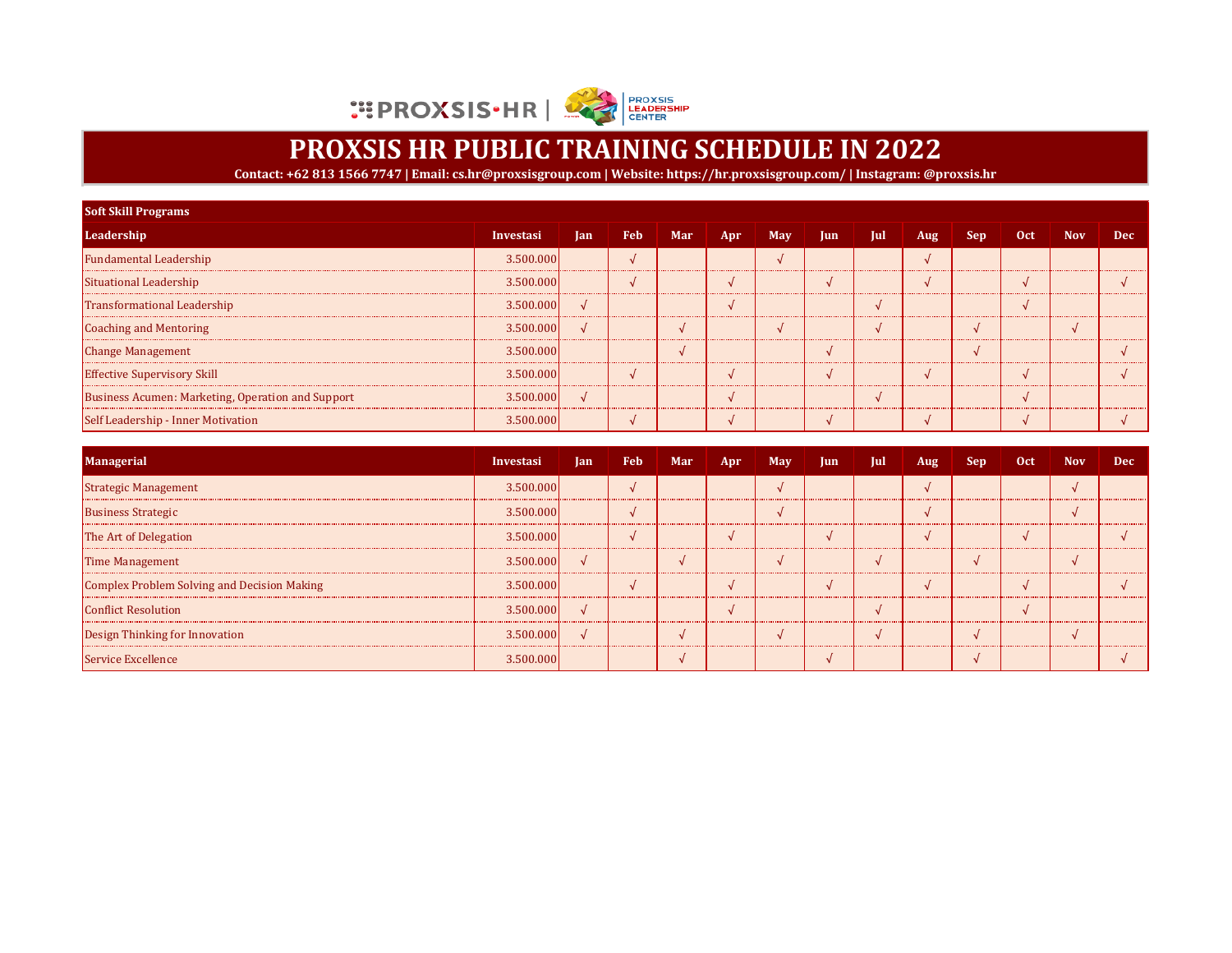

| <b>Behavior</b>                               | Investasi | <b>lan</b> | <b>Feb</b>    | Mar | Apr | May | $\mathbf{u}$ | Jul | Aug | <b>Sep</b> | 0ct | <b>Nov</b> | <b>Dec</b> |
|-----------------------------------------------|-----------|------------|---------------|-----|-----|-----|--------------|-----|-----|------------|-----|------------|------------|
| <b>Stress/Anger Management</b>                | 3.500.000 |            | $\mathcal{A}$ |     |     |     |              |     |     |            |     |            |            |
| <b>Creative Thinking</b>                      | 3.500.000 | $\sqrt{ }$ |               |     |     |     |              |     |     |            |     |            |            |
| <b>Effective Communication Skill</b>          | 3.500.000 |            |               |     |     |     |              |     |     |            |     |            |            |
| <b>Powerful Presentation Skill</b>            | 3.500.000 |            |               |     |     |     |              |     |     |            |     |            |            |
| Negotion Skill in Workplace                   | 3.500.000 |            |               |     |     |     |              |     |     |            |     |            |            |
| Impactful Public Speaking                     | 3.500.000 |            |               |     |     |     |              |     |     |            |     |            |            |
| Beneficial Interpersonal Skill                | 3.500.000 |            |               |     |     |     |              |     |     |            |     |            |            |
| Enhancing Growth Mindset and Learning Agility | 3.500.000 |            |               |     |     |     |              |     |     |            |     |            |            |
| <b>Emotional Intelligence at Work</b>         | 3.500.000 |            |               |     |     |     |              |     |     |            |     |            |            |
| <b>Training of Trainer</b>                    | 3.500.000 |            |               |     |     |     |              |     |     |            |     |            |            |
| <b>Training of Virtual Trainer</b>            | 3.500.000 |            |               |     |     |     |              |     |     |            |     |            |            |

| <b>Marketing and Selling Skills</b>            | Investasi | <b>Jan</b> | Feb. | Mar | Apr. | May | $ $ lun | Jul | Aug | <b>Sep</b> | <b>Oct</b> | <b>Nov</b> | Dec |
|------------------------------------------------|-----------|------------|------|-----|------|-----|---------|-----|-----|------------|------------|------------|-----|
| <b>Sales Communication Skills</b>              | 3.500.000 |            |      |     |      |     |         |     |     |            |            |            |     |
| <b>Entreprise Selling Skills</b>               | 3.500.000 |            |      |     |      |     |         |     |     |            |            |            |     |
| Lobbying and Negotiation Skill for Sales       | 3.500.000 |            |      |     |      |     |         |     |     |            |            |            |     |
| <b>Effective Selling Skills</b>                | 3.500.000 |            |      |     |      |     |         |     |     |            |            |            |     |
| Marketing Strategy in Digital Era              | 3.500.000 |            |      |     |      |     |         |     |     |            |            |            |     |
| <b>Creative Selling Strategy and Execution</b> | 3.500.000 |            |      |     |      |     |         |     |     |            |            |            |     |